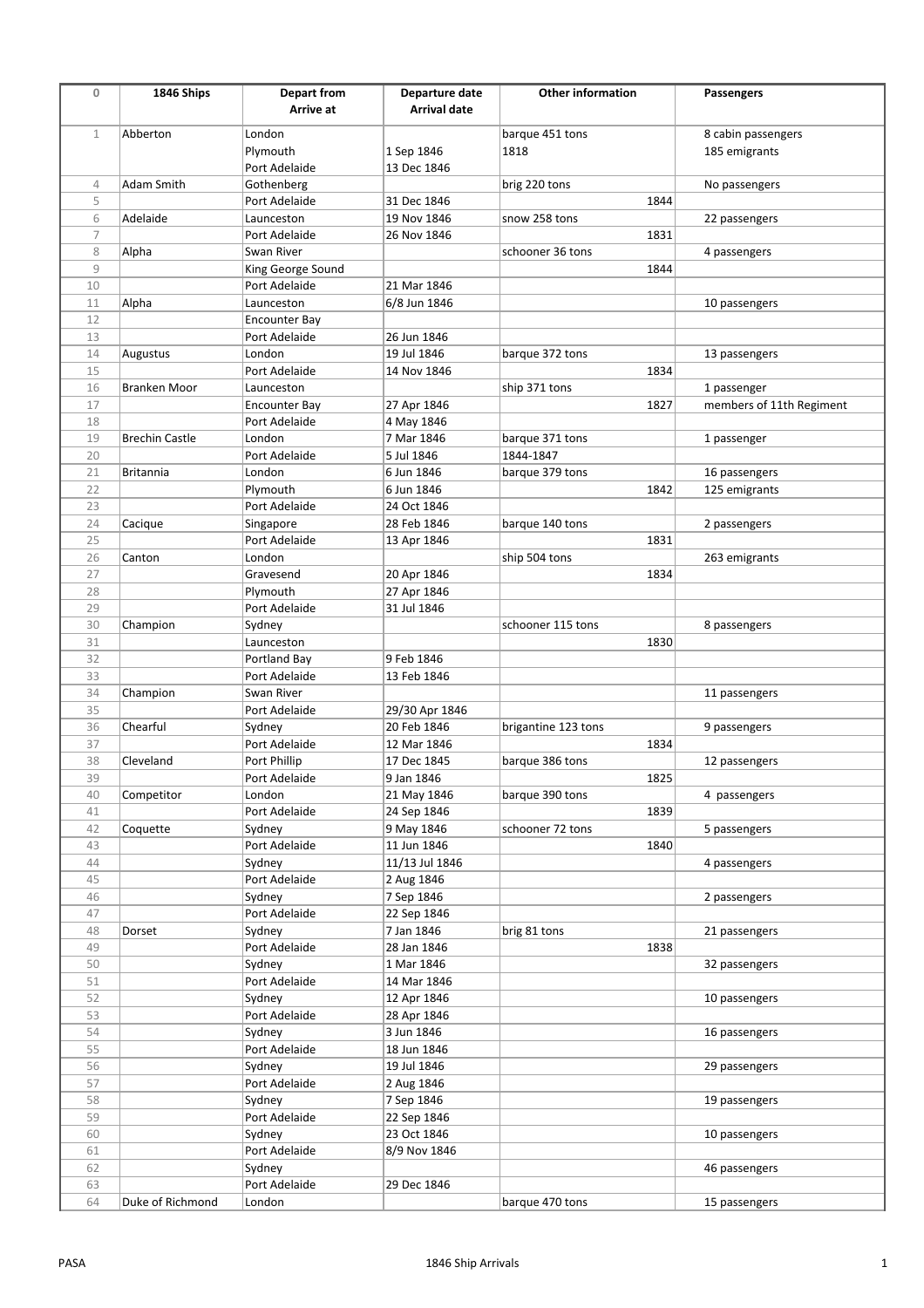| $\mathbf 0$ | 1846 Ships                  | <b>Depart from</b> | Departure date      | <b>Other information</b> | Passengers              |
|-------------|-----------------------------|--------------------|---------------------|--------------------------|-------------------------|
|             |                             | Arrive at          | <b>Arrival date</b> |                          |                         |
|             |                             |                    |                     |                          |                         |
| 65          |                             | Plymouth           | 23 Aug 1846         | 1842                     | 10 children             |
| 66          |                             | Cape Verde Islands |                     |                          |                         |
| 67          |                             | Port Adelaide      | 19 Dec 1846         |                          |                         |
| 68          | Elizabeth Lloyd             | Hobart             |                     | schooner 30 tons         | 45 passengers           |
| 69          |                             | Port Adelaide      | 13 Feb 1846         | 1839                     |                         |
| 70          | Emma                        | Sydney             | 23/24 Jan 1846      | brig 121 tons            | 23 passengers           |
| 71          |                             | Port Adelaide      | 15 Feb 1846         | 1838                     |                         |
| 72          |                             | Sydney             | 2 Apr 1846          |                          | 49 passengers           |
| 73          |                             | Port Adelaide      | 28 Apr 1846         |                          |                         |
| 74          |                             | Sydney             | 2 Jun 1846          |                          | 30 passengers           |
| 75          |                             | Port Adelaide      | 21 Jun 1846         |                          |                         |
| 76          |                             | Sydney             | 18/19 Jul 1846      |                          | 9 passengers            |
| 77          |                             | Port Adelaide      | 9 Aug 1846          |                          |                         |
| 78          |                             | Sydney             | 16 Sep 1846         |                          | 11 passengers           |
| 79          |                             | Port Adelaide      | 1 Oct 1846          |                          |                         |
| 80          |                             | Sydney             | 16 Nov 1846         |                          | 35 passengers           |
| 81          |                             | Port Adelaide      | 27 Nov 1846         |                          |                         |
| 82          | Emma Sherratt               | King George Sound  | 5 Mar 1846          | brigantine 92 tons       | No passengers           |
| 83          |                             | Port Adelaide      | 19 May 1846         | 1844                     |                         |
| 84          |                             | Mauritius          |                     |                          | 1 family                |
| 85          |                             | Swan River         | 6 Nov 1846          |                          |                         |
| 86          |                             | King George Sound  | 25 Nov 1846         |                          |                         |
| 87          |                             | Port Adelaide      | 23 Dec 1846         |                          |                         |
| 88          | Emu                         | London             | 13 Dec 1845         | barque 381 tons          | 20 passengers           |
| 89          |                             | Gravesend          | 18 Dec 1845         | 1837                     |                         |
| 90          |                             | Port Adelaide      | 7 May 1846          |                          |                         |
| 91          | Enmore                      | London             |                     | barque 280 tons          | 10 passengers           |
| 92          |                             | Port Adelaide      | 19/20 Jan 1846      | 1830                     |                         |
|             |                             |                    |                     |                          |                         |
| 93          | HMS Fly                     | Sydney             |                     | 18-gun sloop 485 tons    | No passengers           |
| 94          |                             | Holdfast Bay       | 16 Jan 1846         | 1831                     |                         |
| 95          | Foster Fyans                | Hobart             | 18/19 Feb 1846      | cutter 29 tons           | 6 passengers            |
| 96          |                             | Port Adelaide      | 11 Mar 1846         |                          |                         |
| 97          | George Washington           | Bremen             | 11 Oct 1845         | ship 461 tons            | 17 cabin passengers     |
| 98          |                             | Port Adelaide      | 22/23 Jan 1846      | 1822                     | 208 steerage passengers |
| 99          | Ghika                       | Capetown           | 6 May 1846          | schooner 122 tons        | 1 passenger             |
| 100         |                             | Port Adelaide      | 20/21 Jun 1846      | 1836                     |                         |
| 101         | Guiana                      | Mauritius          |                     | barque 263 tons          | 5 passengers            |
| 102         |                             | Port Adelaide      | 7 Feb 1846          | 1831-1846                |                         |
| 103         |                             | Hobart             | 26 Mar 1846         |                          | 53 passengers           |
| 104         |                             | Port Adelaide      | 4/5 Apr 1846        |                          |                         |
| 105         | Gunga                       | Liverpool          | 27 Jun 1846         | barque 277 tons          | 1 passenger             |
| 106         |                             | Port Adelaide      | 24 Oct 1846         | 1834                     |                         |
| 107         | Hawk                        | Singapore          | 21 Nov 1845         | schooner 115 tons        | No passengers           |
| 108         |                             | Port Adelaide      | 12/13 Jan 1846      | 1827                     |                         |
| 109         |                             | Singapore          | 28 May 1846         |                          | No passengers           |
| 110         |                             | Port Adelaide      | 26 Jul 1846         |                          |                         |
| 111         | Heerjeebhoy Rustomje Bremen |                    | 27/28 Jun 1846      | ship 450 tons            | 250 emigrants           |
| 112         |                             | Port Adelaide      | 28 Oct 1846         | 1825                     | passengers              |
| 113         | Henry                       | Launceston         |                     | brig 144 tons            | passengers              |
| 114         |                             | Port Adelaide      | 11 Jan 1846         |                          |                         |
| 115         |                             | Launceston         |                     |                          | 30 passengers           |
| 116         |                             | Port Adelaide      | 19/20 Feb 1846      |                          |                         |
| 117         |                             |                    | 27 Mar 1846         |                          |                         |
|             |                             | Launceston         |                     |                          | 15 passengers           |
| 118         |                             | Port Adelaide      | 4/5 Apr 1846        |                          |                         |
| 119         |                             | Launceston         | 2/6 May 1846        |                          | 22 passengers           |
| 120         |                             | Port Adelaide      | 18 May 1846         |                          |                         |
| 121         |                             | Launceston         | 18 Jun 1846         |                          | 31 passengers           |
| 122         |                             | Port Adelaide      | 4 Jul 1846          |                          |                         |
| 123         |                             | Launceston         | 28/30 Aug 1846      |                          | 18 passengers           |
| 124         |                             | Port Adelaide      | 3/4 Sep 1846        |                          |                         |
| 125         |                             | Launceston         | 30 Sep 1846         |                          | passengers              |
| 126         |                             | Port Adelaide      | 8 Oct 1846          |                          |                         |
| 127         |                             | Launceston         |                     |                          | passengers              |
| 128         |                             | Port Adelaide      | 11/12 Nov 1846      |                          |                         |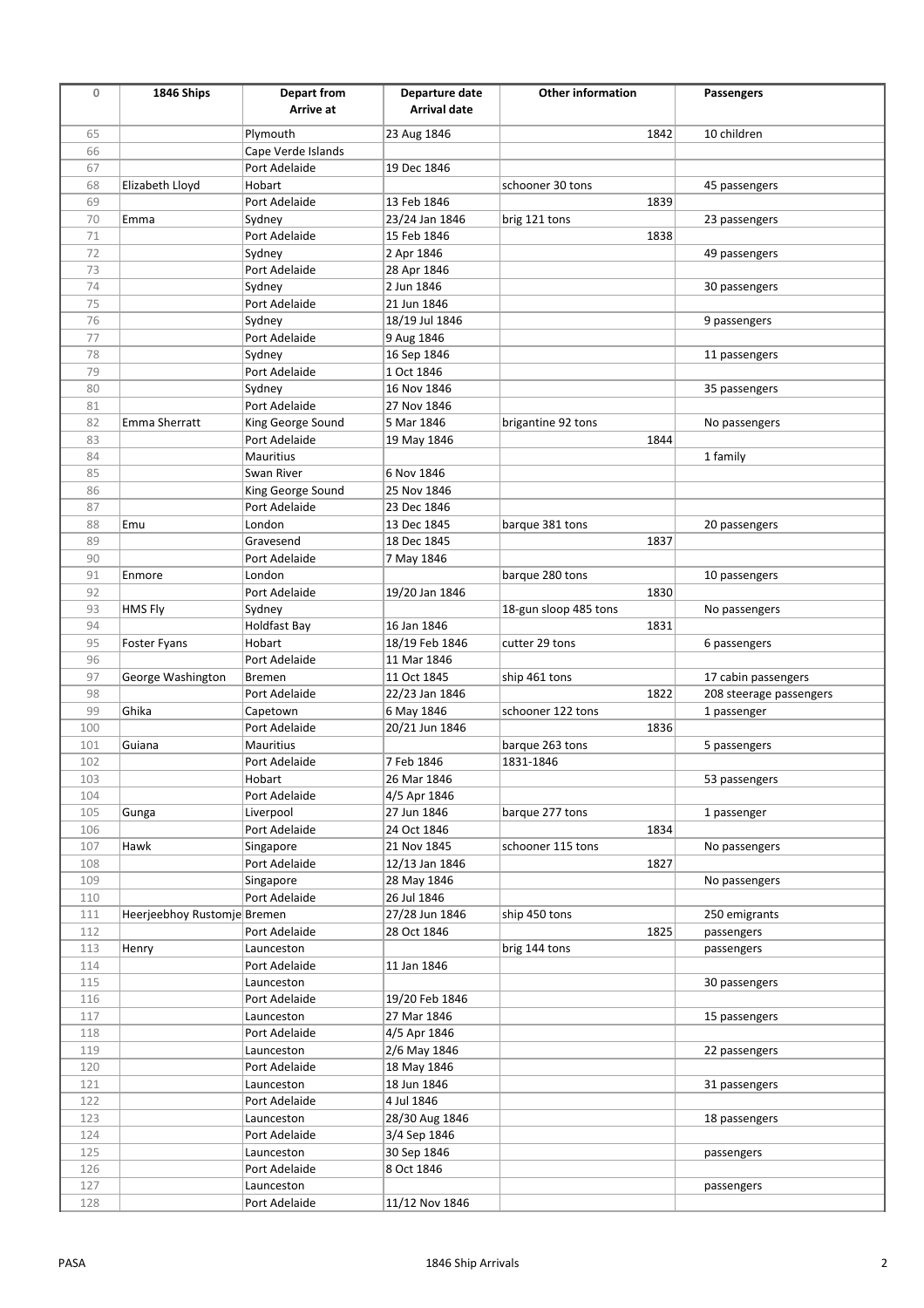| $\mathbf 0$ | 1846 Ships     | <b>Depart from</b>      | Departure date      | <b>Other information</b> | Passengers              |
|-------------|----------------|-------------------------|---------------------|--------------------------|-------------------------|
|             |                | Arrive at               | <b>Arrival date</b> |                          |                         |
|             |                |                         |                     |                          |                         |
| 129         |                | Launceston              | 14 Dec 1846         |                          | 11 passengers           |
| 130         |                | Port Adelaide           | 26 Dec 1846         |                          |                         |
| 131         | Himalaya       | Sydney                  | 27 Oct 1846         | barque 477 tons          | 46 passengers           |
| 132         |                | Port Adelaide           | 14 Nov 1846         | 1840                     |                         |
| 133         | Hooghly        | London                  |                     | ship 465 tons            | 240 passengers          |
| 134         |                | Plymouth                | 3 Jul 1846          | 1819                     | 184 emigrants           |
| 135         |                | Port Adelaide           | 24 Oct 1846         |                          |                         |
| 136         | Isabella Watsn | London                  | 3 Jan 1846          | ship 514 tons            | passengers              |
| 137         |                | Plymouth                | 18 Jan 1846         | 1840                     | 230 emigrants           |
| 138         |                | Port Adelaide           | 14 May 1846         |                          |                         |
| 139         | John           | Portland Bay            | 7 Mar 1846          | barque 273 tons          | 6 passengers            |
| 140         |                | Port Adelaide           | 12 Mar 1846         | 1824                     |                         |
| 141         | John           | Launceston              | 14/17 Jan 1846      | schooner 48 tons         | 15 passengers           |
| 142         |                | Port Adelaide           | 8 Mar 1846          | 1845                     |                         |
| 143         | Joseph Albino  | Cape                    |                     | brigantine 141 tons      | passengers              |
| 144         |                | King George Sound       |                     | 1839                     |                         |
| 145         |                | Port Adelaide           | 27 Sep 1846         |                          |                         |
| 146         | Julia          | Launceston              |                     | brig 110 tons            | passengers              |
| 147         |                | Port Adelaide           | 11 Jan 1846         | 1840                     |                         |
| 148         |                | Launceston              | 4 Mar 1846          |                          | 34 passengers           |
| 149         |                | Port Adelaide           | 12/13 Mar 1846      |                          |                         |
| 150         |                | Launceston              | 1/2 Apr 1846        |                          | 5 passengers            |
| 151         |                | Port Adelaide           | 12 Apr 1846         |                          |                         |
| 152         | Kingston       | London                  | 2/20 Sep 1845       | barque 278 tons          | 66 passengers           |
| 153         |                | Falmouth                | 25 Sep 1845         | 1828                     | emigrants               |
| 154         |                | Port Adelaide           | 18 Jan 1846         |                          |                         |
| 155         | Lay Bruce      | London                  |                     | barque 538 tons          | 13 cabin passengers     |
| 156         |                | Plymouth                | 2 Aug 1846          | 1845                     | 250 steerage passengers |
| 157         |                | Port Adelaide           | 11/12 Nov 1846      |                          |                         |
| 158         | Lightning      | Mauritius               | 10 Feb 1846         | brigantine 147 tons      | No passengers           |
| 159         |                | Port Adelaide           | 19/20 Mar 1846      | 1841                     |                         |
| 160         |                | Singapore               |                     |                          | 2 passengers            |
| 161         |                | Swan River              |                     |                          |                         |
| 162         |                | Port Adelaide           | 31 Jul 1846         |                          |                         |
| 163         | Lowestoft      | Hobart                  | 5/7 Dec 1846        | schooner 114 tons        | No passengers           |
| 164         |                | Port Adelaide           | 22 Dec 1846         | 1824                     |                         |
| 165         | Malcolm        | Bahia                   | 23 Oct 1845         | brig 265 tons            | 1 passenger             |
| 166         |                | Port Adelaide           | 18 Jan 1846         | 1836                     |                         |
| 167         |                | Sydney                  | 9 Mar 1846          |                          | 1 passenger             |
| 168         |                | Port Adelaide           | 19/20 Mar 1846      |                          |                         |
| 169         | Margaret       | Launceston              | 20 Dec 1845         | schooner 49 tons         | emigrants               |
| 170         |                | Portland Bay            | 8 Jan 1846          | 1839                     |                         |
| 171         |                | Port Adelaide           | 13 Jan 1846         |                          |                         |
| 172         |                | Launceston              | 17 Feb 1846         |                          | 20 passengers           |
| 173         |                | Port Adelaide           | 23/24 Feb 1846      |                          |                         |
| 174         |                | Launceston              | 1 Apr 1846          |                          | 12 passengers           |
| 175         |                | Portland Bay            | 12-16 Apr 1846      |                          |                         |
| 176         |                | Port Adelaide           | 27 Apr 1846         |                          |                         |
| 177         | Mary White     |                         | 18 Apr 1846         | barque 329 tons          | 20 passengers           |
| 178         |                | Sydney<br>Port Adelaide | 7 May 1846          | 1834                     |                         |
| 179         |                | Batavia                 | 15/24 Sep 1846      | schooner 163 tons        |                         |
|             | Mazeppa        | Port Adelaide           |                     |                          | 3 passengers            |
| 180         |                |                         | 6 Nov 1846          | 1846                     |                         |
| 181         | Medway         | London                  |                     | ship 653 tons            | 78 passengers           |
| 182         |                | Port Adelaide           | 27 Jul 1846         | 1845                     |                         |
| 183         | Minerva        | Launceston              | 24 Oct 1846         | schooner 110 tons        | 5 passengers            |
| 184         |                | Portland Bay            | 4 Nov 1846          | 1812                     |                         |
| 185         |                | Port Adelaide           | 8/9 Nov 1846        |                          |                         |
| 186         | Opossum        | Launceston              |                     | cutter 19 tons           | 7 passengers            |
| 187         |                | Port Adelaide           | 13 Dec 1846         | 1827                     |                         |
| 188         | Palmyra        | Sydney                  | 4 Oct 1846          | brig 145 tons            | 11 passengers           |
| 189         |                | Port Adelaide           | 18 Oct `846         | 1833                     |                         |
| 190         | Pauline        | Bremen                  | 17 Jun 1846         | ship 390 tons            | passengers              |
| 191         |                | Port Adelaide           | 27 Sep 1846         | 1838                     | 105 emigrants           |
| 192         | Phantom        | Sydney                  | 15 Dec 1846         | brig 157 tons            | 35 passengers           |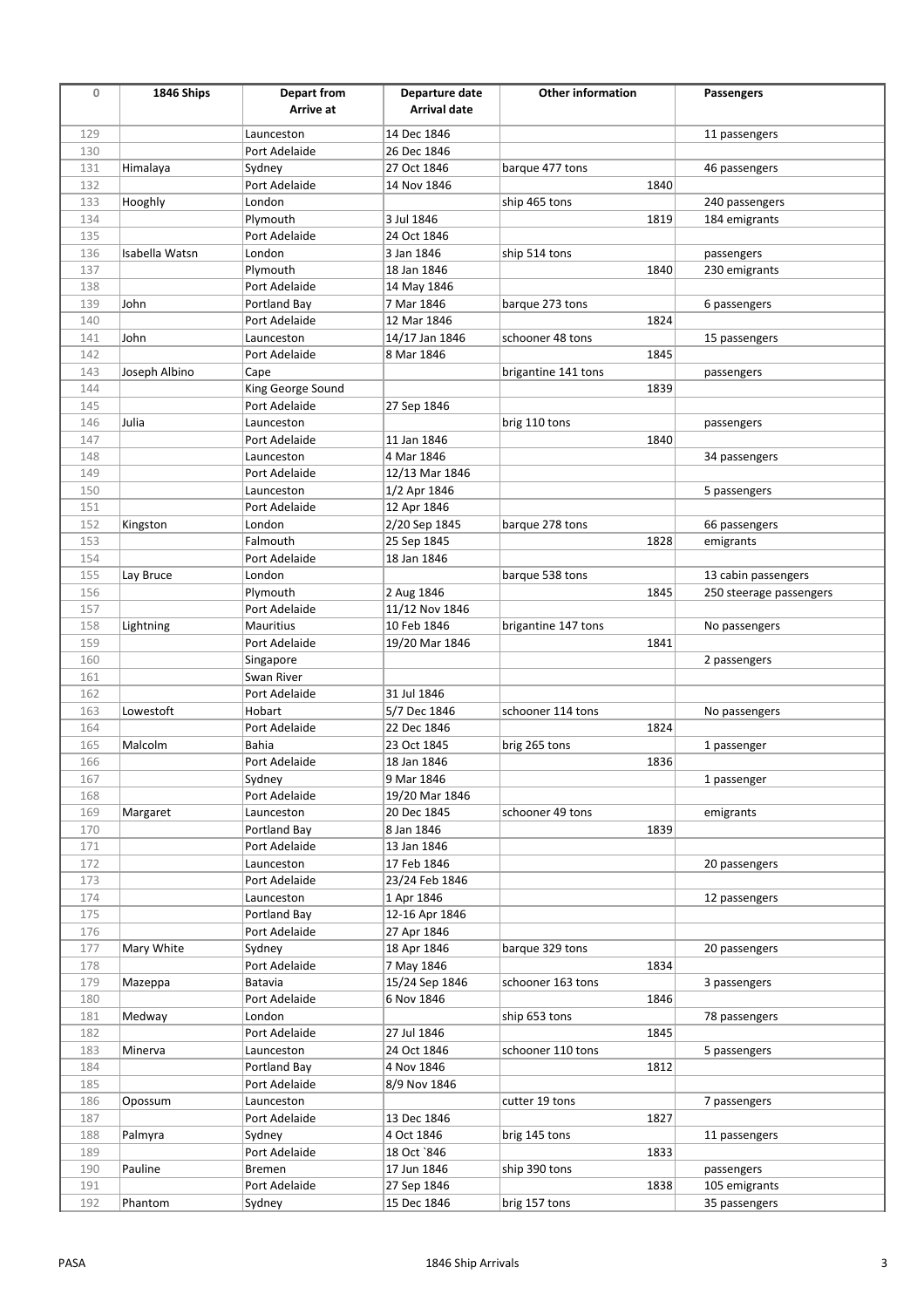| $\mathbf 0$ | 1846 Ships      | Depart from       | Departure date      | <b>Other information</b> | Passengers                       |
|-------------|-----------------|-------------------|---------------------|--------------------------|----------------------------------|
|             |                 | Arrive at         | <b>Arrival date</b> |                          |                                  |
|             |                 |                   |                     |                          |                                  |
| 193         |                 | Port Adelaide     | 26 Dec 1846         | 1841                     |                                  |
| 194         | Phoebe          | London            |                     | barque 578 tons          | 175 passengers                   |
| 195         |                 | Plymouth          | 2/7 jan 1846        | 1842                     |                                  |
| 196         |                 | Port Adelaide     | 28 Apr 1846         |                          |                                  |
| 197         | Raven           | Launceston        | 4/8 Jul 1846        | brig 169 tons            | 9 passengers                     |
| 198         |                 | Port Adelaide     | 20/21 Jul 1846      | 1846                     |                                  |
| 199         |                 | Launceston        | 25 Nov 1846         |                          | 16 passengers                    |
| 200         |                 | Port Adelaide     | 3 Dec 1846          |                          |                                  |
| 201         | Regia           | Sydney            | 22 Apr 1846         | barque 180 tons          | 20 passengers                    |
| 202         |                 | Port Adelaide     | 7 Mar 1846          | 1835                     |                                  |
| 203         | Reward          | Melbourne         | 10 Dec 1846         | brig 279 tons            | No passengers                    |
| 204         |                 | Port Adelaide     | 16/18 Dec 1846      | 1839                     |                                  |
| 205         | Richard William | Singapore         | 11 Aug 1846         | brig 163 tons            | 2 passengers                     |
| 206         |                 | Port Adelaide     | 11 Oct 1846         | 1845                     |                                  |
| 207         | Rose Anna       | Swan River        | 14 Dec 1845         | cutter 26 tons           | 16 passengers                    |
| 208         |                 | King George Sound | 27 Dec 1845         | 1844                     |                                  |
| 209         |                 | Port Adelaide     | 6 Jan 1846          |                          |                                  |
| 210         |                 | Albany            | 4/11 Apr 1846       |                          | 3 passengers                     |
| 211         |                 | Port Adelaide     | 19 Apr 1846         |                          |                                  |
| 212         | Royal Archer    | London            |                     | barque 310 tons          | 11 passengers                    |
| 213         |                 | Gravesend         | 21 Aug 1846         |                          |                                  |
| 214         |                 | Port Adelaide     | 11/12 Dec 1846      |                          |                                  |
| 215         | Royal William   | Wellington        | 15 Jan 1846         | cutter 42 tons           | 3 passengers                     |
| 216         |                 | Port Adelaide     | 13/14 Mar 1846      | 1833                     |                                  |
| 217         | Sarah           | China             |                     | brig 202 tons            | no passengers                    |
| 218         |                 | Manilla           |                     | 1837                     |                                  |
| 219         |                 | Port Adelaide     | 7 Feb 1846          |                          |                                  |
| 220         |                 | Canton            |                     |                          | 1 passenger                      |
| 221         |                 | Hong Kong         |                     |                          |                                  |
| 222         |                 | Port Adelaide     | 11/12 Dec 1846      |                          |                                  |
| 223         | Scout           | Hobart            |                     | brig 94 tons             | 21 passengers                    |
| 224         |                 | Portland Bay      |                     |                          |                                  |
| 225         |                 | Port Adelaide     | 31 May 1846         |                          |                                  |
| 226         |                 | Hobart            |                     |                          | 36 passengers                    |
| 227         |                 | Port Adelaide     | 14/15 Jul 1846      |                          |                                  |
| 228         | Shamrock        | Circular Head     |                     | schooner 84 tons         | No passengers                    |
| 229         |                 | Port Adelaide     | 9 Aug 1846          | 1839                     |                                  |
| 230         | Sister          | Sydney            | 4 Aug 1846          | schooner 44 tons         | 6 passengers                     |
| 231         |                 | Port Adelaide     | 1 Sep 1846          | 1844                     |                                  |
| 232         | Symmetry        | London            | 20 Jun 1846         | barque 407 tons          | 11 cabin passengers              |
| 233         |                 | Port Adelaide     | 28 Oct 1846         | 1840                     |                                  |
| 234         | Syren           | Guernsey          | 22/23 Aug 1846      | brig 177 tons            |                                  |
| 235         |                 | Port Adelaide     | 20 Dec 1846         | 1846                     |                                  |
| 236         | Taglioni        | London            | 27 Jun 1846         | barque 350 tons          | 3 passengers                     |
| 237         |                 | Port Adelaide     | 24 Oct 1846         | 1840                     |                                  |
| 238         | Teazer          | Melbourne         |                     | brigantine 58 tons       | 21 passengers                    |
| 239         |                 | Portland Bay      |                     | 1845                     |                                  |
| 240         |                 | Port Adelaide     | 23/26 Mar 1846      |                          |                                  |
| 241         |                 | Melbourne         | 5 May 1846          |                          |                                  |
| 242         |                 | Portland Bay      |                     |                          |                                  |
| 243         |                 | Port Adelaide     | 23/25 May 1846      |                          |                                  |
| 244         |                 | Melbourne         | 20 Aug 1846         |                          | 15 passengers                    |
| 245         |                 | Portland Bay      | 4 Sep 1846          |                          |                                  |
| 246         |                 | Port Adelaide     | 10/11 Sep 1846      |                          |                                  |
| 247         |                 | Port Phillip      | 8 Oct 1846          |                          | 9 passengers                     |
| 248         |                 | Portland Bay      | 18 Oct 1846         |                          |                                  |
| 249         |                 | Port Adelaide     | 22 Oct 1846         |                          |                                  |
| 250         |                 | Melbourne         |                     |                          |                                  |
| 251         |                 | Port Adelaide     | 28 Nov 1846         |                          |                                  |
| 252         | Tigress         | Leith             | 1/8 Apr 1846        | brig 224 tons            | passengers for Port Phillip only |
| 253         |                 | Port Adelaide     | 21/22 Aug 1846      | 1840                     |                                  |
| 254         |                 | Melbourne         | 2 Oct 1846          |                          | 18 passengers                    |
| 255         |                 | Port Adelaide     | 11 Oct 1846         |                          |                                  |
| 256         | Timbo           | Hobart            | 8 Jan 1846          | brigantine 123 tons      | 49 passengers                    |